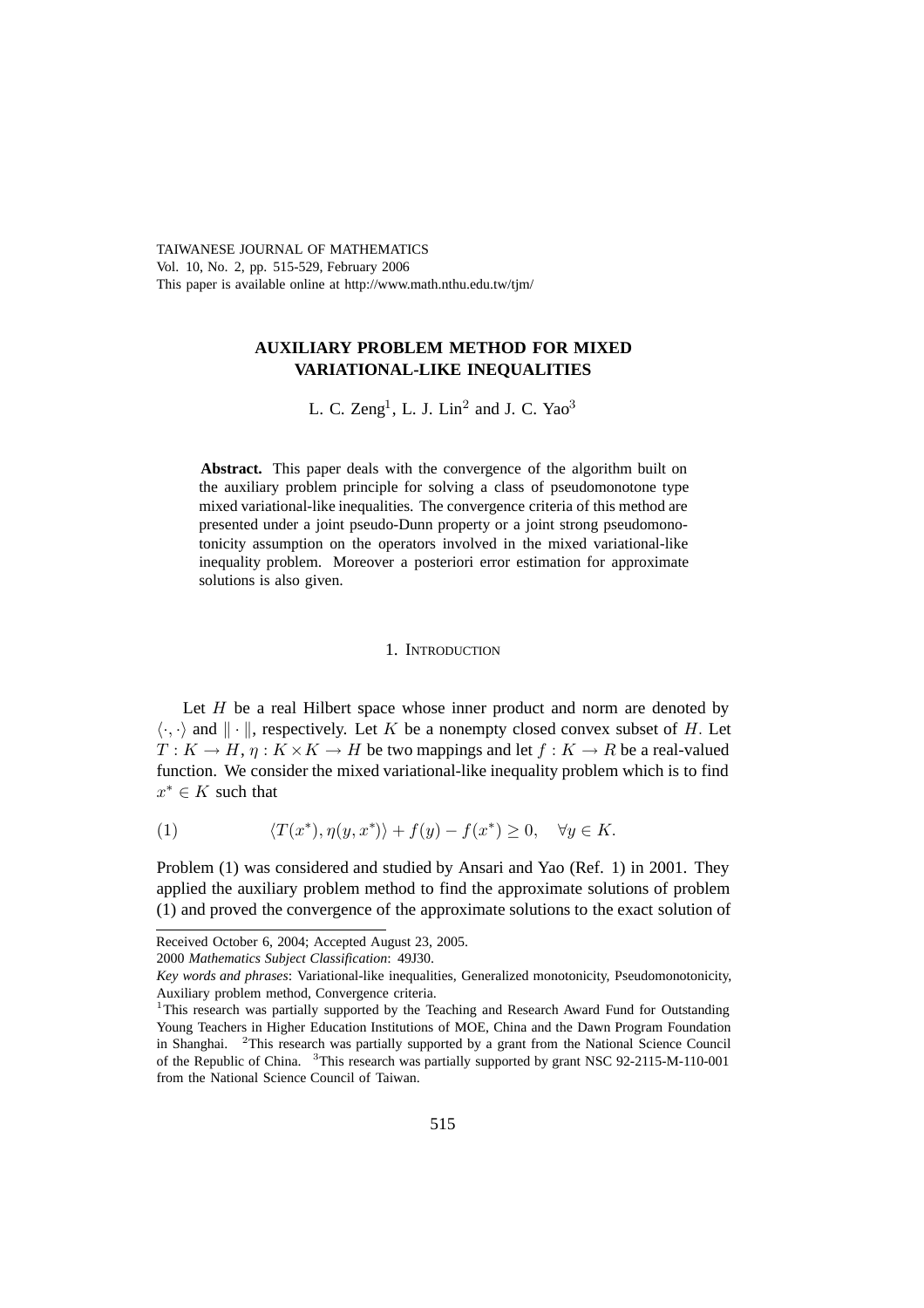problem (1) under the  $\eta$ -cocoercive assumption on T. On the other hand, a random version of problem (1) was also considered by Ding (Ref. 2) in 1997. When  $f(x)=0$   $\forall x \in K$ , problem (1) is equivalent to finding  $x^* \in K$  such that

(2) 
$$
\langle T(x^*), \eta(y, x^*) \rangle \ge 0, \quad \forall y \in K.
$$

Problem (2) was considered and studied previously by many authors; see, e.g., Refs. 3-8. Furthermore when  $\eta(x, y) = x - y \,\forall x, y \in K$  and T has the pseudomonotonicity, problem (2) reduces to the following pseudomonotone variational inequality problem considered by Yao (Refs. 9-10) and Farouq (Ref. 11) which is to find  $x^* \in K$  such that

$$
\langle T(x^*), y - x^* \rangle \ge 0, \quad \forall y \in K.
$$

In Yao (Refs. 9-10) some results on the existence of solutions to pseudomonotone variational inequalities can be found. Utilizing the technique developed by Cohen (Ref. 12), Farouq (Ref. 11) studied the convergence of the method based on the auxiliary problem principle under a pseudo-Dunn property or a strong pseudomonotonicity assumption on the operator  $T$ . Moreover she also gave a posteriori error estimation for the approximate solutions.

Motivated and inspired by Ansari and Yao (Ref. 1) and Farouq (Ref. 11), we investigate the convergence of the algorithm built on the auxiliary problem principle for solving the mixed variational-like inequality problem (1). We establish the convergence results on the approximate solutions to problem (1) involving general operators satisfying the joint pseudo-Dunn property and the jointly strong pseudomonotonicity property, respectively. In addition, we also give a posteriori error estimation for the approximate solutions to problem (1).

## 2. PRELIMINARIES

In this section, we give various definitions and basic results which will be used in the sequel.

**Definition 2.1.** Let K be a nonempty subset of H. Let  $T : K \to H$ ,  $\eta$ :  $K \times K \to H$  be two mappings and let  $f: K \to R$  be a real-valued function.

(1) T is  $\eta$ -monotone if

$$
\langle T(x) - T(y), \eta(x, y) \rangle \ge 0, \quad \forall x, y \in K;
$$

(2) T is  $\eta$ -strongly monotone if there exists a constant  $\alpha > 0$  such that

$$
\langle T(x) - T(y), \eta(x, y) \rangle \ge \alpha \|x - y\|^2, \quad \forall x, y \in K;
$$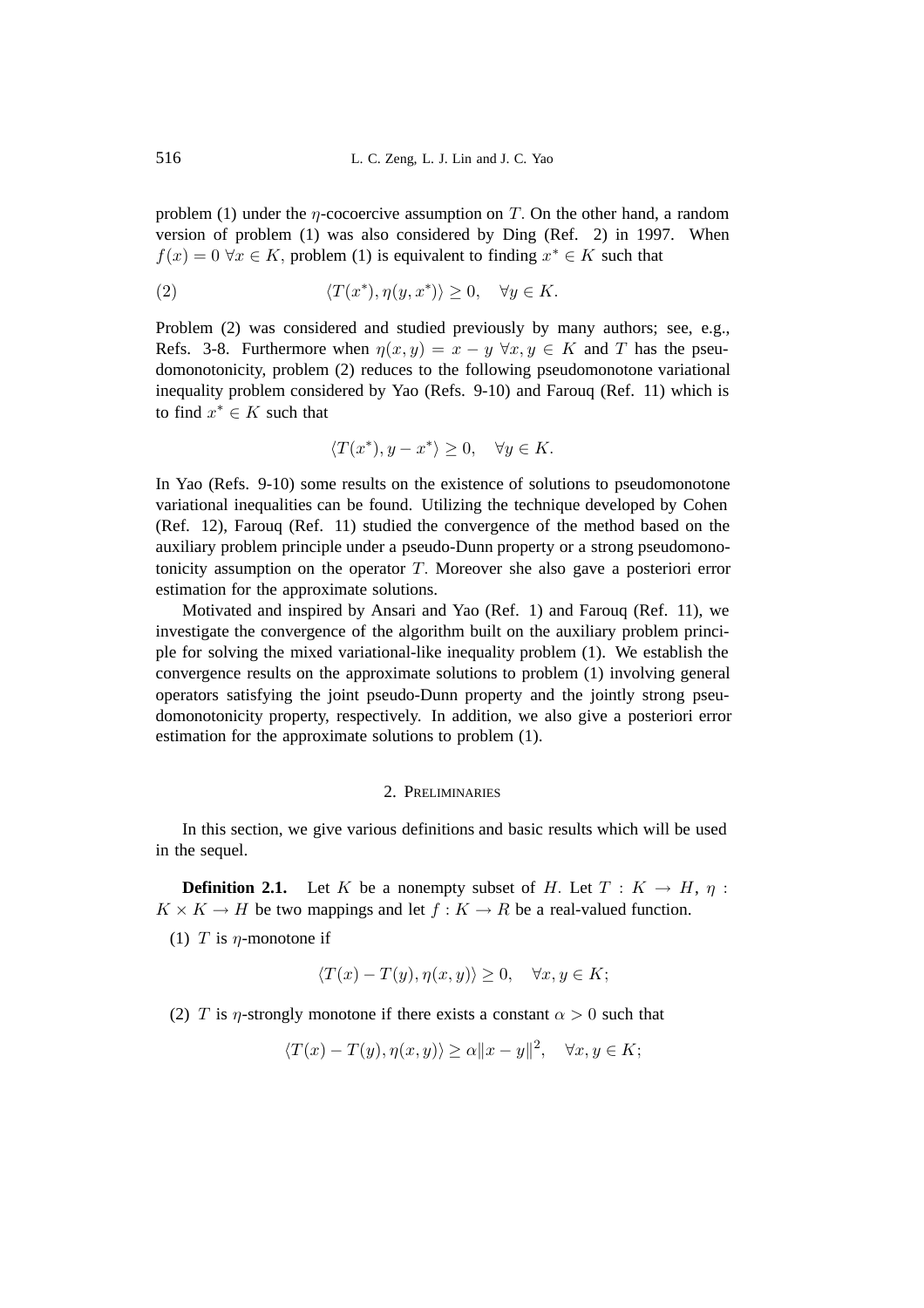(3) T has the  $\eta$ -Dunn property if there exists a constant  $A > 0$  such that

$$
\langle T(x) - T(y), \eta(x, y) \rangle \ge (1/A) ||T(x) - T(y)||^2, \quad \forall x, y \in K;
$$

(4) T is jointly pseudomonotone with respect to  $\eta$  and f if for each  $x, y \in K$ ,

$$
\langle T(x), \eta(y, x) \rangle + f(y) - f(x) \ge 0
$$
  
\n
$$
\Rightarrow \langle T(y), \eta(y, x) \rangle + f(y) - f(x) \ge 0;
$$

(5) T is jointly strongly pseudomonotone with respect to  $\eta$  and f if there exists a constant  $e > 0$  such that for each  $x, y \in K$ ,

$$
\langle T(x), \eta(y, x) \rangle + f(y) - f(x) \ge 0
$$
  
\n
$$
\Rightarrow \langle T(y), \eta(y, x) \rangle + f(y) - f(x) \ge e ||y - x||^2;
$$

(6) T has the joint pseudo-Dunn property with respect to  $\eta$  and f if there exists a constant  $E > 0$  such that for each  $x, y \in K$ ,

$$
\langle T(x), \eta(y, x) \rangle + f(y) - f(x) \ge 0
$$
  
\n
$$
\Rightarrow \langle T(y), \eta(y, x) \rangle + f(y) - f(x) \ge (1/E) ||T(y) - T(x)||^2;
$$

(7) T is jointly quasimonotone with respect to  $\eta$  and f if for each  $x, y \in K$ ,

$$
\langle T(x), \eta(y, x) \rangle + f(y) - f(x) > 0
$$
  
\n
$$
\Rightarrow \langle T(y), \eta(y, x) \rangle + f(y) - f(x) \ge 0.
$$

**Remark 2.1.** When  $\eta(x, y) = x - y$  and  $f(x) = 0$  for all  $x, y \in K$ , Definition 2.1 reduces to Definition 2.1 in Farouq (Ref. 11).

**Lemma 2.1.** *See Ref. 11. Let*  $\eta$  :  $K \times K \rightarrow H$  *satisfy the condition:*  $\eta(x, y) + \eta(y, x) = 0, \forall x, y \in K.$ 

(*i*) *If*  $T : K \to H$  *is jointly pseudomonotone with respect to*  $\eta$  *and*  $f$ *, then for any solutions*  $x_1^*$  *and*  $x_2^*$  *of problem*  $(1)$ ,

(3) 
$$
\langle T(x_2^*), \eta(x_2^*, x_1^*) \rangle + f(x_2^*) - f(x_1^*) = 0.
$$

(*ii*) *If* T *has the joint pseudo-Dunn property with respect to* η *and* f, *then the set*

$$
S = \{T(x^*): \langle T(x^*), \eta(x, x^*) \rangle + f(x) - f(x^*) \ge 0 \,\forall x \in K\}
$$

*is a singleton.*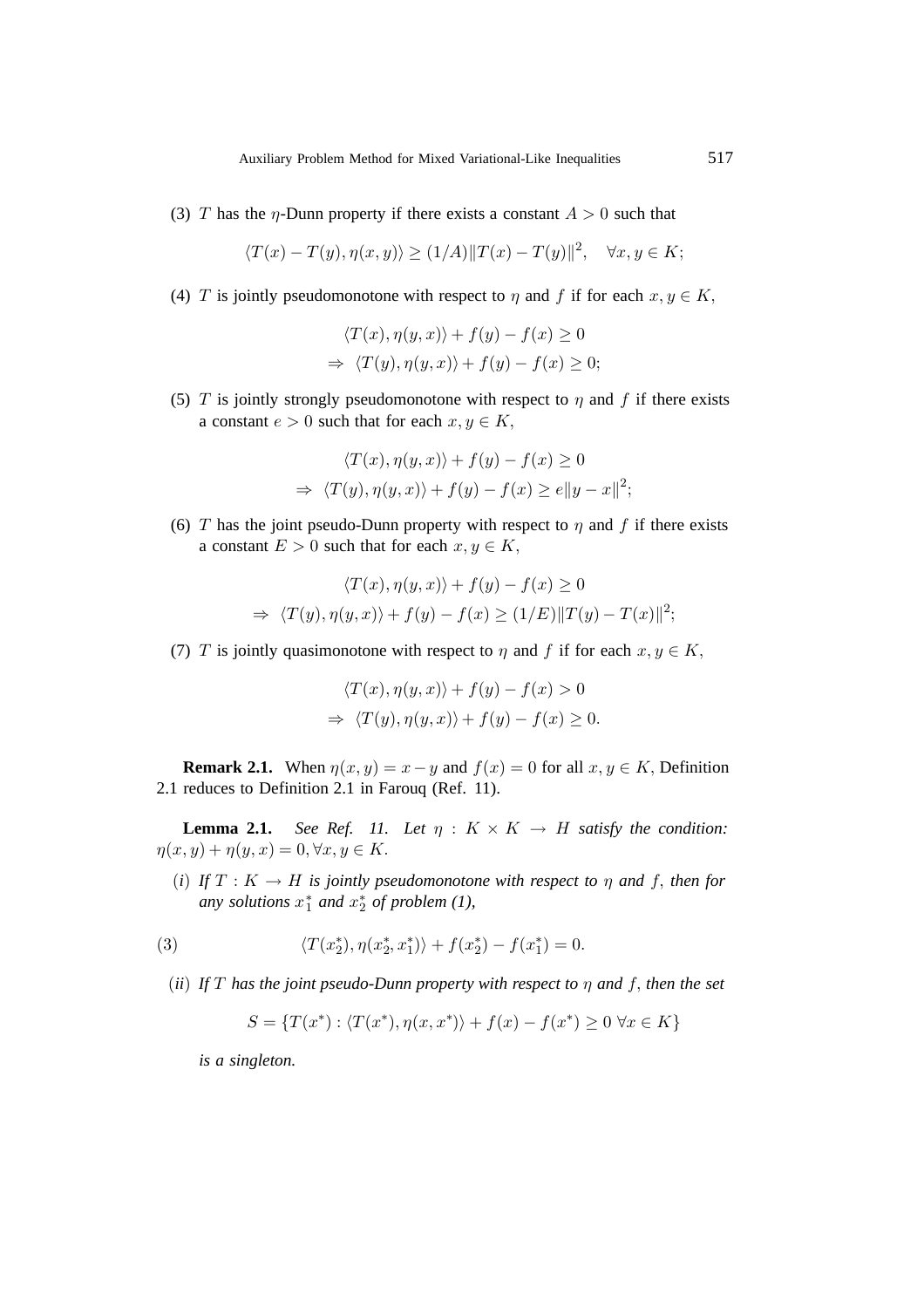(*iii*) *If* T *is jointly strongly pseudomonotone with respect to* η *and* f *and problem (1) has a solution, then it is unique.*

*Proof.* Let  $x_1^*$  and  $x_2^*$  in K be two solutions of problem (1). Then

(4) 
$$
\langle T(x_1^*), \eta(x_2^*, x_1^*) \rangle + f(x_2^*) - f(x_1^*) \geq 0,
$$

(5) 
$$
\langle T(x_2^*), \eta(x_1^*, x_2^*) \rangle + f(x_1^*) - f(x_2^*) \ge 0.
$$

(i) If T is jointly pseudomonotone with respect to  $\eta$  and f, then (4) implies

$$
\langle T(x_2^*), \eta(x_2^*, x_1^*) \rangle + f(x_2^*) - f(x_1^*) \ge 0.
$$

Note that  $\eta(x_1^*, x_2^*) = -\eta(x_2^*, x_1^*)$ . Thus, from (5), we get (3).

(ii) If T has the joint pseudo-Dunn property with respect to  $\eta$  and f, then

$$
0 = \langle T(x_2^*), \eta(x_2^*, x_1^*) \rangle + f(x_2^*) - f(x_1^*) \ge (1/E) ||T(x_2^*) - T(x_1^*)||^2.
$$

Therefore,  $T(x_2^*) = T(x_1^*)$ .

(iii) By using the same reasoning when  $T$  is jointly strongly pseudomonotone with respect to  $\eta$  and  $f$ , we get  $x_2^* = x_1^*$ . Therefore the solution of problem (1) is unique.

Whenever  $\eta(x, y) + \eta(y, x) = 0$ ,  $\forall x, y \in K$ , we illustrate the following relationships between the  $\eta$ -monotonicity assumption and jointly generalized monotonicity assumptions:

```
\eta – strong monotonicity \Rightarrow \eta – monotonicity \Leftarrow \eta – Dunn property
⇓⇓⇓
```
joint strong pseudomonotonicity⇒joint pseudomonotonicity⇐joint pseudo−Dunn property

⇓

$$
joint\ quasimonotonicity
$$

**Lemma 2.2.** *See Ref. 11.* If  $T: K \to H$  *is jointly strongly pseudomonotone with constant* e *and Lipschitz continuous with constant* L, *then it has the joint pseudo-Dunn property with constant*  $L^2/e$ .

*Proof.* Suppose that

$$
\langle T(x), \eta(y, x) \rangle + f(y) - f(x) \ge 0, \quad \forall x, y \in K.
$$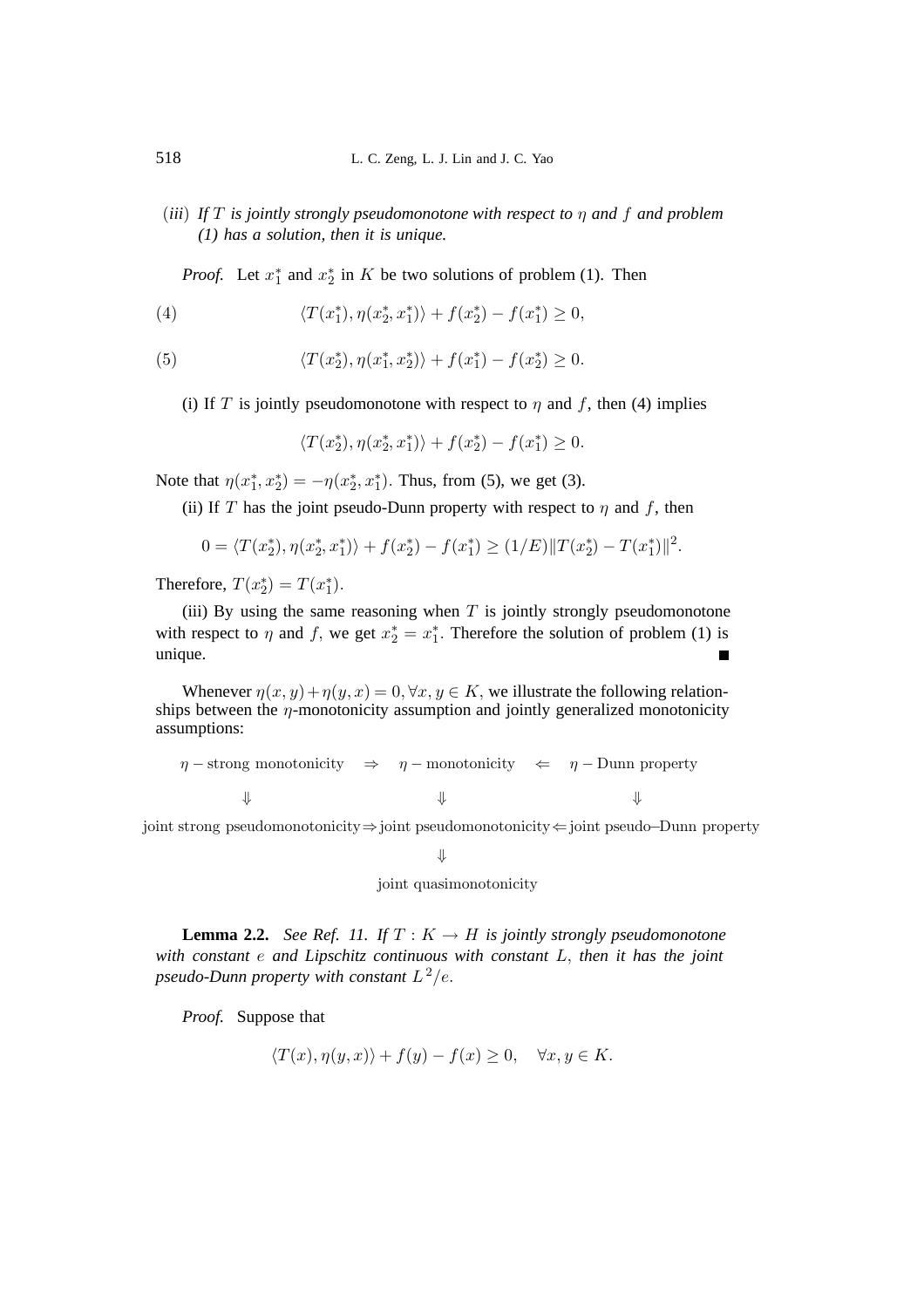Then it follows from the joint strong pseudomonotonicity and Lipschitz continuity of  $T$  that

$$
(e/L^2) ||T(y) - T(x)||^2 \le (e/L^2)L^2 ||y - x||^2 = e||y - x||^2
$$
  
 
$$
\le \langle T(y), \eta(y, x) \rangle + f(y) - f(x).
$$

**Definition 2.2.** See Ref. 1. A mapping  $\eta : K \times K \to H$  is called Lipschitz continuous if there exists a constant  $\lambda > 0$  such that  $||\eta(x, y)|| \leq \lambda ||x - y|| \forall x, y \in K$ .

**Definition 2.3.** See Ref. 1. A differentiable function  $h: K \to R$  on a convex subset  $K$  is called

(i)  $\eta$ -convex if

$$
h(y) - h(x) \ge \langle h'(x), \eta(y, x) \rangle, \quad \forall x, y \in K,
$$

where  $h'(x)$  is the Frechet derivative of h at x;

(ii)  $\eta$ -strongly convex if there exists a constant  $\mu > 0$  such that

$$
h(y) - h(x) - \langle h'(x), \eta(y, x) \rangle \ge (\mu/2) ||x - y||^2, \quad \forall x, y \in K.
$$

**Proposition 2.1.** *See Ref. 1. Let* h *be a differentiable* η*-strongly convex functional with constant*  $\mu$  *on a convex subset* K *of* H *and let*  $\eta : K \times K \to H$ *be a mapping such that*  $\eta(x, y) + \eta(y, x) = 0, \forall x, y \in K$ . Then  $h'$  is  $\eta$ -strongly<br>monotone with constant  $u \cdot i.e.$ *monotone with constant* µ, *i.e.,*

$$
\langle h'(x) - h'(y), \eta(x, y) \rangle \ge \mu \|x - y\|^2 \ \forall x, y \in K.
$$

*Proof.* Since h is a differentiable  $\eta$ -strongly convex functional with constant  $\mu$ , we have

$$
h(y) - h(x) - \langle h'(x), \eta(y, x) \rangle \ge (\mu/2) ||x - y||^2,
$$
  

$$
h(x) - h(y) - \langle h'(y), \eta(x, y) \rangle \ge (\mu/2) ||y - x||^2.
$$

Note that  $\eta(x, y) + \eta(y, x) = 0, \forall x, y \in K$ . Thus adding these two inequalities, we derive the conclusion.

A real-valued function  $F: K \to R$  is called sequentially continuous at  $x_0$  if  $F(x_k) \to F(x_0)$  for all sequences  $x_k \to x_0$ . F is called sequentially continuous on  $K$  if it is sequentially continuous at each of its points.

**Lemma 2.3.** *See Ref. 1. Let*  $\eta(\cdot, y) : K \to H$  *and* h<sup>*l*</sup> be sequentially tinuous from the weak tonelogy and from the weak tonelogy *continuous from the weak topology to the weak topology and from the weak topology*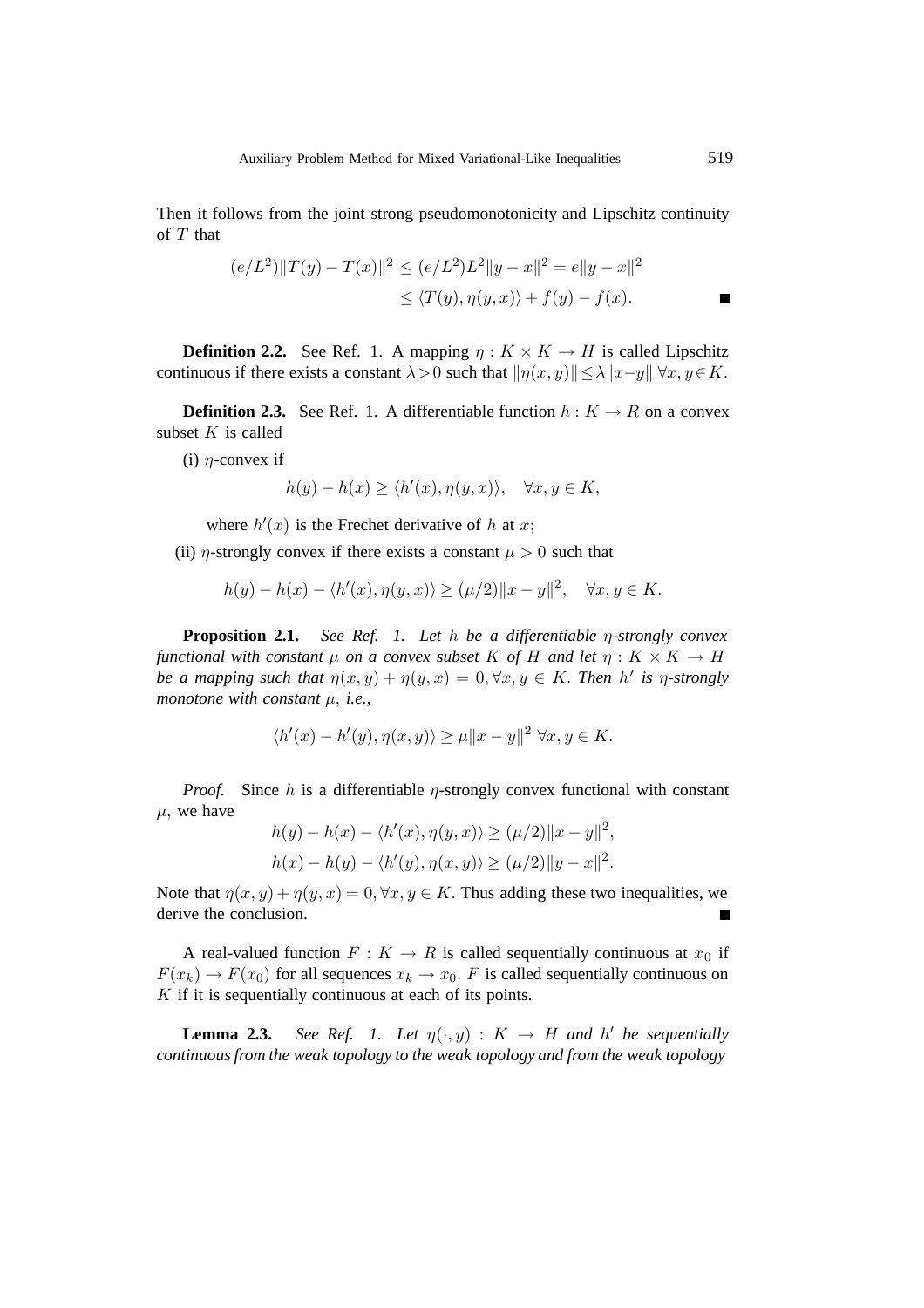*to the strong topology, respectively, where* y *is any fixed point in* K. *Then the function*  $g: K \to R$ , *defined* as  $g(x) = \langle h'(x), \eta(y, x) \rangle$  *for each fixed*  $y \in K$ , *is weakly sequentially continuous* on *K weakly sequentially continuous on* K.

For each  $D \subseteq H$ , we denote by  $co(D)$  the convex hull of D. A point-toset mapping  $G : H \to 2^H$  is called a KKM mapping if for every finite subset  ${x_1, x_2, ..., x_k}$  of H,

$$
co({x_1, x_2, ..., x_k}) \subseteq \bigcup_{i=1}^k G(x_i).
$$

**Lemma 2.4.** *See Ref. 13. Let* K *be an arbitrary nonempty subset in a Hausdorff topological vector space* E and let  $G: K \to 2^E$  be a KKM mapping. *If*  $G(x)$  *is closed for all*  $x \in K$  *and is compact for at least one*  $x \in K$ *, then*  $\bigcap_{x\in K} G(x) \neq \emptyset.$ 

#### 3. ITERATIVE ALGORITHM AND CONVERGENCE ANALYSIS

We introduce the following basic algorithm framework for problem  $(1)$ .

**Algorithm 3.1.** See Ref. 1. Let  $\{\rho_n\}_{n=0}^{\infty}$  be a sequence of positive parameters let  $x_e$  be any initial quass in  $K$ . For each given iterate  $x_e$  consider the auxiliary and let  $x_0$  be any initial guess in K. For each given iterate  $x_n$ , consider the auxiliary problem that consists of finding  $x_{n+1}$  such that

(6)  $\langle \rho_n T(x_n) + h'(x_{n+1}) - h'(x_n), \eta(y, x_{n+1}) \rangle + \rho_n(f(y) - f(x_{n+1})) \ge 0, \quad \forall y \in K$ 

where  $h'(x)$  is the Frechet derivative of a functional  $h: K \to R$  at x.

**Theorem 3.1.** *Suppose that problem (1) has a solution. Let*  $f: K \to R$  *be a lower semicontinuous and convex functional and let*  $T : K \to H$  *has the joint pseudo-Dunn property with respect to* η *and* f *with constant* E. *Assume that there hold the following conditions:*

- (*i*)  $\eta: K \times K \to H$  *is Lipschitz continuous with constant*  $\lambda$  *such that* 
	- (*a*)  $\eta(x, y) + \eta(y, x) = 0, \forall x, y \in K$ ,
	- (*b*)  $\eta(x, y) = \eta(x, z) + \eta(z, y), \ \forall x, y, z \in K,$
	- $(c)$   $n(\cdot, \cdot)$  *is affine in the first variable.*
	- (*d*) for each fixed  $y \in K$ ,  $\eta(y, \cdot) : K \to H$  is sequentially continuous form *the weak topology to the weak topology;*
- (*ii*)  $h: K \to R$  *is*  $\eta$ -strongly convex with constant  $\mu$  and, its derivative  $h'$  *is both*<br>*I* insekits continuous with constant  $R$  and sequentially continuous from the *Lipschitz continuous with constant* B *and sequentially continuous from the weak topology to the strong topology;*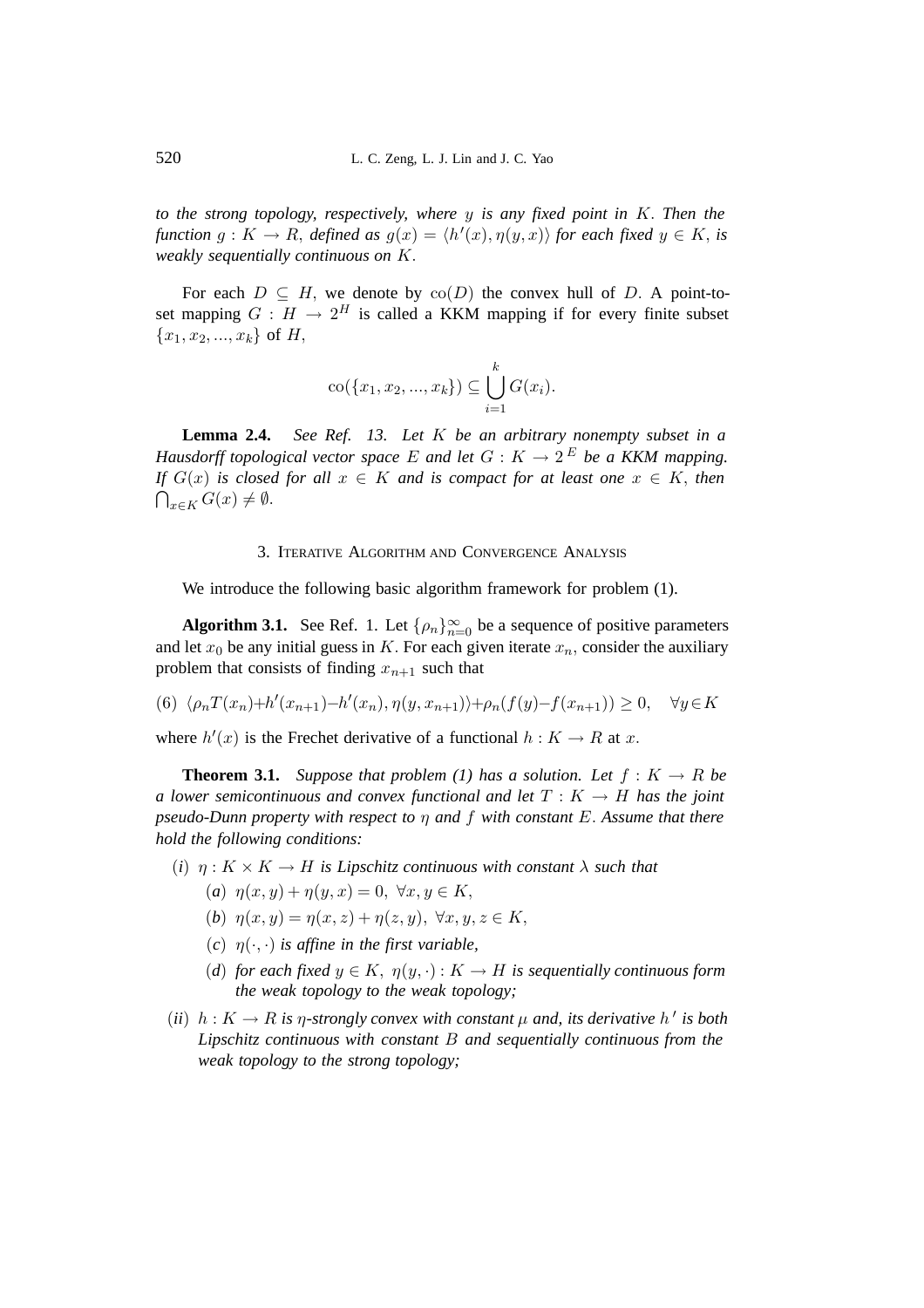(*iii*) for each fixed  $n \geq 0$  and  $z \in K$ , the set

$$
\{x \in K : \langle \rho_n T(z) + h'(x) - h'(z), \eta(y, x) \rangle + \rho_n[f(y) - f(x)] \ge 0\}
$$

*is bounded for at least one*  $y \in K$ .

*Then there exists a unique solution*  $x_{n+1} \in K$  *to* (6)*for each given iterate*  $x_n$ *. If* 

(7) 
$$
\rho_{n+1} \le \rho_n
$$
 and  $\alpha < \rho_n < 2\mu/\lambda(E+\beta)$   $\forall n \ge 0$  for some  $\alpha, \beta > 0$ ,

*then*  $\{x_n\}$  *is bounded,*  $\{\|x_{n+1} - x_n\|\}$  *converges to zero, and*  $\{T(x_n)\}$  *converges strongly to*  $T(x^*)$ *. In addition, if*  $T$  *is sequentially continuous from the weak topology to the strong topology, then*  $\{x_n\}$  *converges weakly to a solution of problem* (1)*.*

*Proof.* Existence of Solutions of Problem (6). For the sake of simplicity, we write (6) as follows: Find  $\bar{x} \in K$  such that

$$
\langle \rho_n T(x_n) + h'(\bar{x}) - h'(x_n), \eta(y, \bar{x}) \rangle + \rho_n[f(y) - f(\bar{x})] \ge 0, \quad \forall y \in K.
$$

For each fixed  $n \geq 0$  and each  $y \in K$ , we define

$$
G(y) = \{ x \in K : \langle \rho_n T(x_n) + h'(x) - h'(x_n), \eta(y, x) \rangle + \rho_n[f(y) - f(x)] \ge 0 \}.
$$

Note that since  $y \in G(y)$ ,  $G(y)$  is nonempty for each  $y \in K$ . Now we claim that G is a KKM mapping. Indeed suppose that there exists a finite subset  $\{y_1, y_2, ..., y_k\}$ of K and  $\alpha_i \geq 0$   $\forall i = 1, 2, ..., k$  with  $\sum_{i=1}^k \alpha_i = 1$  such that  $\hat{x} = \sum_{i=1}^k \alpha_i y_i \notin$ <br> $G(u)$   $\forall i = 1, 2, ..., k$  Then by virtue of assumptions (a) (c) in (i) we have  $G(y_i)$   $\forall i = 1, 2, ..., k$ . Then by virtue of assumptions (a), (c) in (i), we have

$$
0 = \langle \rho_n T(x_n) + h'(\hat{x}) - h'(x_n), \eta(\hat{x}, \hat{x}) \rangle + \rho_n[f(\hat{x}) - f(\hat{x})]
$$
  

$$
\leq \sum_{i=1}^k \alpha_i [\langle \rho_n T(x_n) + h'(\hat{x}) - h'(x_n), \eta(y_i, \hat{x}) \rangle + \rho_n(f(y_i) - f(\hat{x}))] < 0
$$

which is a contradiction. Hence  $G$  is a KKM mapping.

In view of conditions (i) (d), (ii), and Lemma 2.3, we can readily see that  $G(y)$ is a weakly closed subset of K for each  $y \in K$ . Moreover, from condition (iii) we know that  $G(y)$  is weakly compact for at least one point  $y \in K$ . Hence, by Lemma 2.4, we have  $\bigcap_{y \in K} G(y) \neq \emptyset$ , which clearly implies that there exists at least one solution to (6) solution to (6).

Uniqueness of Solutions of Problem (6). Let  $x_1, x_2$  be two solutions of (6). Then

(8) 
$$
\langle \rho_n T(x_n) + h'(x_1) - h'(x_n), \eta(y, x_1) \rangle + \rho_n[f(y) - f(x_1)] \ge 0,
$$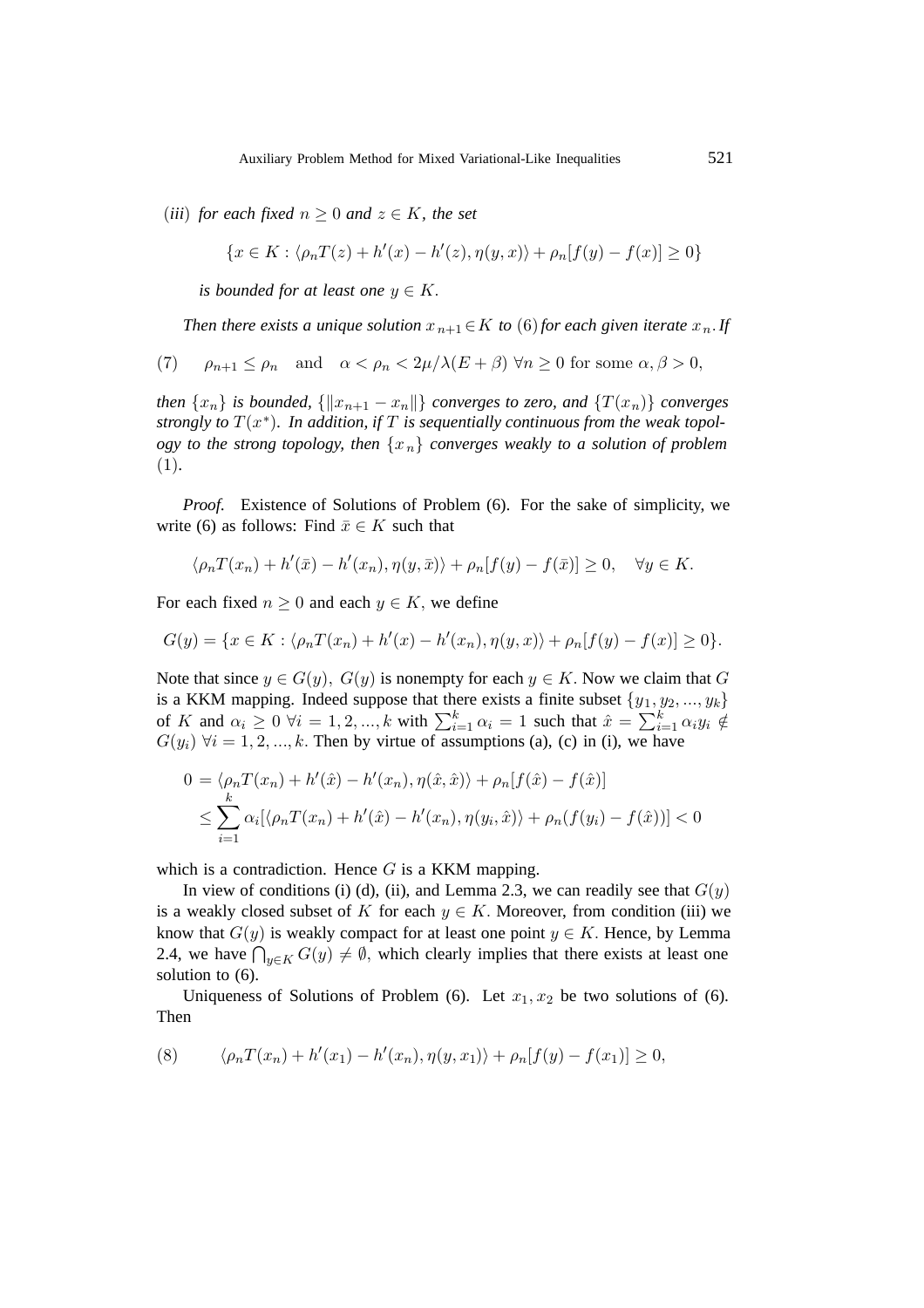(9) 
$$
\langle \rho_n T(x_n) + h'(x_2) - h'(x_n), \eta(y, x_2) \rangle + \rho_n[f(y) - f(x_2)] \ge 0.
$$

for all  $y \in K$ . Taking  $y = x_2$  in (8) and  $y = x_1$  in (9), and adding these inequalities, we get

$$
\rho_n \langle T(x_n), \eta(x_2, x_1) \rangle + \langle h'(x_1) - h'(x_n), \eta(x_2, x_1) \rangle + \rho_n[f(x_2) - f(x_1)] + \rho_n \langle T(x_n), \eta(x_1, x_2) \rangle + \langle h'(x_2) - h'(x_n), \eta(x_1, x_2) \rangle + \rho_n[f(x_1) - f(x_2)] \ge 0.
$$

By using condition (i) (a), we have  $\langle h'(x_1) - h'(x_2), \eta(x_1, x_2) \rangle \leq 0$ . From the n-strong convexity of h-and Proposition 2.1, we get  $u||x_1 - x_2||^2 < 0$  and therefore  $\eta$ -strong convexity of h and Proposition 2.1, we get  $\mu \|x_1 - x_2\|^2 \leq 0$  and therefore,  $x_1 = x_2$  since  $\mu > 0$ . Hence the solution of (6) is unique.

Let  $x^*$  be any fixed solution of problem (1). Since  $x_{n+1}$  is the unique solution to  $(6)$ , we get

(10) 
$$
\langle h'(x_{n+1}) - h'(x_n), \eta(y, x_{n+1}) \rangle + \rho_n \langle T(x_n), \eta(y, x_{n+1}) \rangle + \rho_n[f(y) - f(x_{n+1})] \ge 0, \quad \forall y \in K.
$$

We consider the function  $\Lambda$  defined by

$$
\Lambda(x,\rho) = \Phi(x) + \Omega(x,\rho),
$$

where

(11) 
$$
\Phi(x) = h(x^*) - h(x) - \langle h'(x), \eta(x^*, x) \rangle \text{ and } \Omega(x, \rho)
$$

$$
= \rho[\langle T(x^*), \eta(x, x^*) \rangle + f(x) - f(x^*)].
$$

From the  $\eta$ -strong convexity of h, we obtain

(12) 
$$
\Phi(x_n) \ge (\mu/2) \|x_n - x^*\|^2 \ge 0.
$$

Since  $\Omega(x_n, \rho_n)$  is nonnegative, we have

(13) 
$$
\Lambda(x_n, \rho_n) \ge (\mu/2) \|x_n - x^*\|^2 \ge 0.
$$

Let us study the variation of  $\Lambda$  for one stage of Algorithm 3.1,

$$
\Gamma_n^{n+1} = \Lambda(x_{n+1}, \rho_{n+1}) - \Lambda(x_n, \rho_n).
$$

Then we have

$$
\Gamma_n^{n+1} = s_1 + s_2 + s_3
$$

where

$$
s_1 = h(x_n) - h(x_{n+1}) - \langle h'(x_n), \eta(x_n, x_{n+1}) \rangle,
$$
  
\n
$$
s_2 = \langle h'(x_n) - h'(x_{n+1}), \eta(x^*, x_{n+1}) \rangle,
$$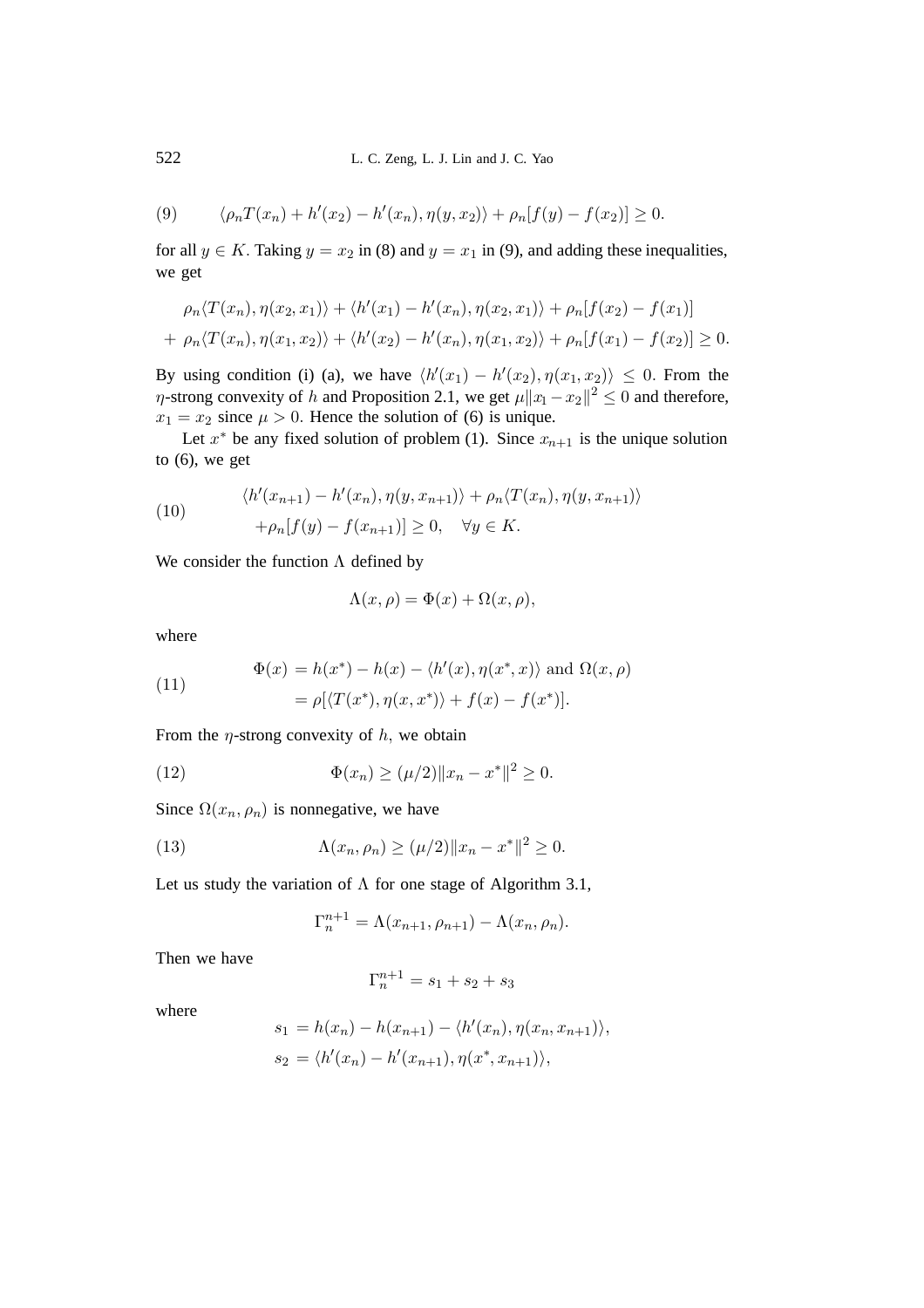and

$$
s_3 = \rho_{n+1} \langle T(x^*), \eta(x_{n+1}, x^*) \rangle - \rho_n \langle T(x^*), \eta(x_n, x^*) \rangle
$$

$$
+ \rho_{n+1} (f(x_{n+1}) - f(x^*) - \rho_n(f(x_n) - f(x^*)).
$$

By using the *η*-strong convexity of h, we have  $s_1 \leq -(\mu/2)||x_{n+1}-x_n||^2$ . Utilizing (10) with  $y = x^*$  yields

$$
s_2 \le \rho_n \langle T(x_n), \eta(x^*, x_{n+1}) \rangle + \rho_n(f(x^*) - f(x_{n+1}))
$$
  
=  $\rho_n \langle T(x_n), \eta(x^*, x_n) \rangle + \rho_n \langle T(x_n), \eta(x_n, x_{n+1}) \rangle$   
+  $\rho_n(f(x^*) - f(x_{n+1})).$ 

By using (1) with  $y = x_n$  and the joint pseudo-Dunn assumption on T, we get

$$
\langle T(x_n), \eta(x_n, x^*) \rangle + f(x_n) - f(x^*) \ge (1/E) ||T(x_n) - T(x^*)||^2.
$$

Thus

$$
s_2 \le -(\rho_n/E) ||T(x_n) - T(x^*)||^2 + \rho_n \langle T(x_n), \eta(x_n, x_{n+1}) \rangle
$$
  
+  $\rho_n(f(x_n) - f(x_{n+1})).$ 

Since  $\rho_{n+1} \leq \rho_n \,\forall n \geq 0$ , we obtain

$$
s_2 + s_3 \leq -(\rho_n/E) ||T(x_n) - T(x^*)||^2 + \rho_n \langle T(x_n) - T(x^*) , \eta(x_n, x_{n+1}) \rangle.
$$

Therefore,

$$
\Gamma_n^{n+1} \le -(\mu/2) \|x_{n+1} - x_n\|^2 - (\rho_n/E) \|T(x_n) - T(x^*)\|^2
$$
  
+  $\lambda \rho_n \|T(x_n) - T(x^*)\| \|x_{n+1} - x_n\|.$ 

Thus by using the inequality

$$
\rho_n \|T(x_n) - T(x^*)\| \|x_{n+1} - x_n\| \le (\rho_n^2 / 2\omega) \|T(x_n) - T(x^*)\|^2 + (\omega/2) \|x_{n+1} - x_n\|^2,
$$

where  $\omega$  is a positive number chosen so that  $\omega < \mu/\lambda$ , we get

$$
\Gamma_n^{n+1} \le -(\mu/2 - \lambda \omega/2) \|x_{n+1} - x_n\|^2 - \rho_n (1/E - \lambda \rho_n/2\omega) \|T(x_n) - T(x^*)\|^2.
$$

For  $\alpha < \rho_n < 2\omega/\lambda(E+\beta)$  where  $\alpha > 0$  and  $\beta > 0$ , we have

$$
\Gamma_n^{n+1} \le -(\mu/2 - \lambda \omega/2) \|x_{n+1} - x_n\|^2 - (\alpha \beta / E(E + \beta)) \|T(x_n) - T(x^*)\|^2,
$$

and for  $\omega < \mu/\lambda$ ,  $\Gamma_n^{n+1}$  is negative unless  $x_{n+1} = x_n$  and  $T(x_n) = T(x^*)$ . Then, according to (10),  $x_n$  is a solution to problem (1).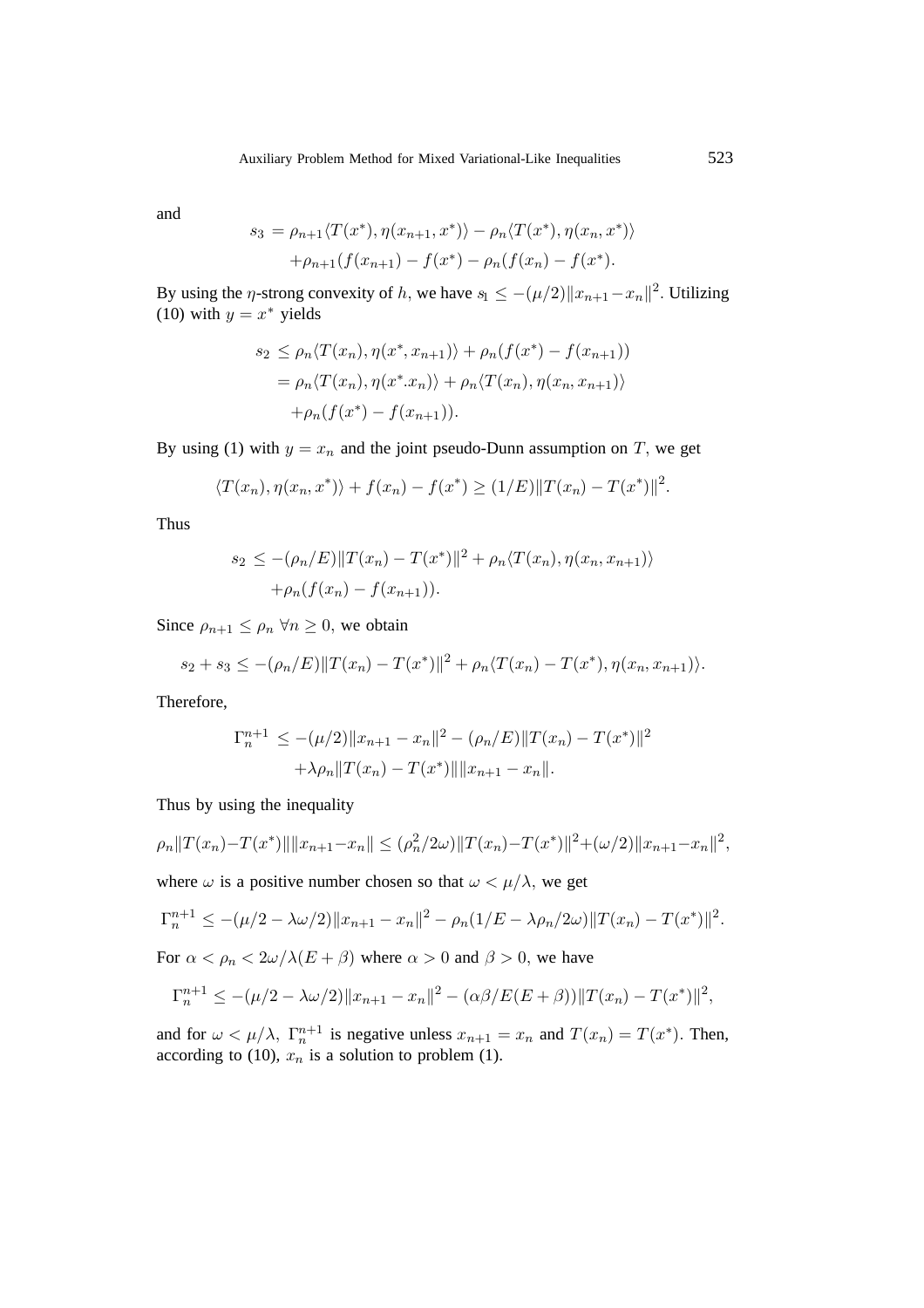Note that the sequence  $\{\Lambda(x_n, \rho_n)\}\$ is strictly decreasing. But since it is positive, it must converge and the difference between two consecutive terms tends to zero, that is,  $\Gamma_n^{n+1} \to 0$  as  $n \to \infty$ . Therefore,  $||x_{n+1} - x_n||$  and  $||T(x_n) - T(x^*)||$  converges to zero. Moreover, since the sequence  $\Lambda(x, a)$  converges, it is bounded, and to zero. Moreover, since the sequence  $\{\Lambda(x_n, \rho_n)\}\$ converges, it is bounded, and so does  $\{x_n\}$  according to (13).

Let  $\bar{x}$  be a weak cluster point of the sequence  $\{x_n\}$ , and let  $\{x_{n_i}\}$  be a subsequence converging weakly to  $\bar{x}$ . By using (10), since  $h'$  is Lipschitz continuous<br>with constant B and  $g \geq \alpha$  it is known that for each fixed  $x \in K$ with constant B and  $\rho_n > \alpha$ , it is known that for each fixed  $x \in K$ ,

(14)  
\n
$$
\langle T(x_n), \eta(x, x_{n+1}) \rangle + f(x) - f(x_{n+1})
$$
\n
$$
\geq -(1/\rho_n) \langle h'(x_{n+1}) - h'(x_n), \eta(x, x_{n+1}) \rangle
$$
\n
$$
\geq -(\lambda B/\alpha) \|x_{n+1} - x_n\| \|x - x_{n+1}\|.
$$

Note that the functional  $f : K \to R$  is convex and lower semicontinuous. Thus, it is weakly lower semicontinuous on K. This implies that  $-f : K \to R$  is weakly upper semicontinuous on K. On the other hand, note also that  $T$  is sequentially continuous form the weak topology to the strong topology. Thus, we conclude that  $||T(x_{n_i}) - T(\bar{x})|| \rightarrow 0$  as  $i \rightarrow \infty$ . Since  $||x_{n_i+1} - x_{n_i}|| \rightarrow 0$  as  $i \rightarrow \infty$ and  $||T(x_{n_i}) - T(x^*)|| \rightarrow 0$  as  $i \rightarrow \infty$ , it follows that  $T(\bar{x}) = T(x^*)$ , w –  $\lim_{i\to\infty} \eta(x, x_{n_i+1}) = \eta(x, \bar{x})$ . Hence

$$
\limsup_{i \to \infty} |\langle T(x_{n_i}), \eta(x, x_{n_i+1}) \rangle - \langle T(\bar{x}), \eta(x, \bar{x}) \rangle|
$$
\n
$$
\leq \limsup_{i \to \infty} |\langle T(x_{n_i}) - T(\bar{x}), \eta(x, x_{n_i+1}) \rangle| + \limsup_{i \to \infty} |\langle T(\bar{x}), \eta(x, x_{n_i+1}) - \eta(x, \bar{x}) \rangle|
$$
\n
$$
\leq \limsup_{i \to \infty} ||T(x_{n_i}) - T(\bar{x})|| ||\eta(x, x_{n_i+1})|| + \limsup_{i \to \infty} |\langle T(\bar{x}), \eta(x, x_{n_i+1}) - \eta(x, \bar{x}) \rangle|
$$
\n
$$
= 0.
$$

This shows that

$$
\lim_{i \to \infty} \langle T(x_{n_i}), \eta(x, x_{n_i+1}) \rangle = \langle T(\bar{x}), \eta(x, \bar{x}) \rangle.
$$

Now taking the superior limit for the subsequence  $\{n_i\}$  in inequality (14) yields

(15) 
$$
\langle T(\bar{x}), \eta(x, \bar{x}) \rangle + f(x) - f(\bar{x}) \ge 0.
$$

From (15), it follows that  $\bar{x}$  is a solution of problem (1).

Finally, we claim that  $\{x_n\}$  converges weakly to a solution of problem (1). Indeed, it is sufficient to prove that  $\{x_n\}$  has the unique weak cluster point. Let  $\bar{x}$ and  $\hat{x}$  be two weak cluster points of  $\{x_n\}$ . Then, both weak cluster points can be used as  $x^*$  to define the Lyapunov function  $\Lambda$ . This yields two possible Lyapunov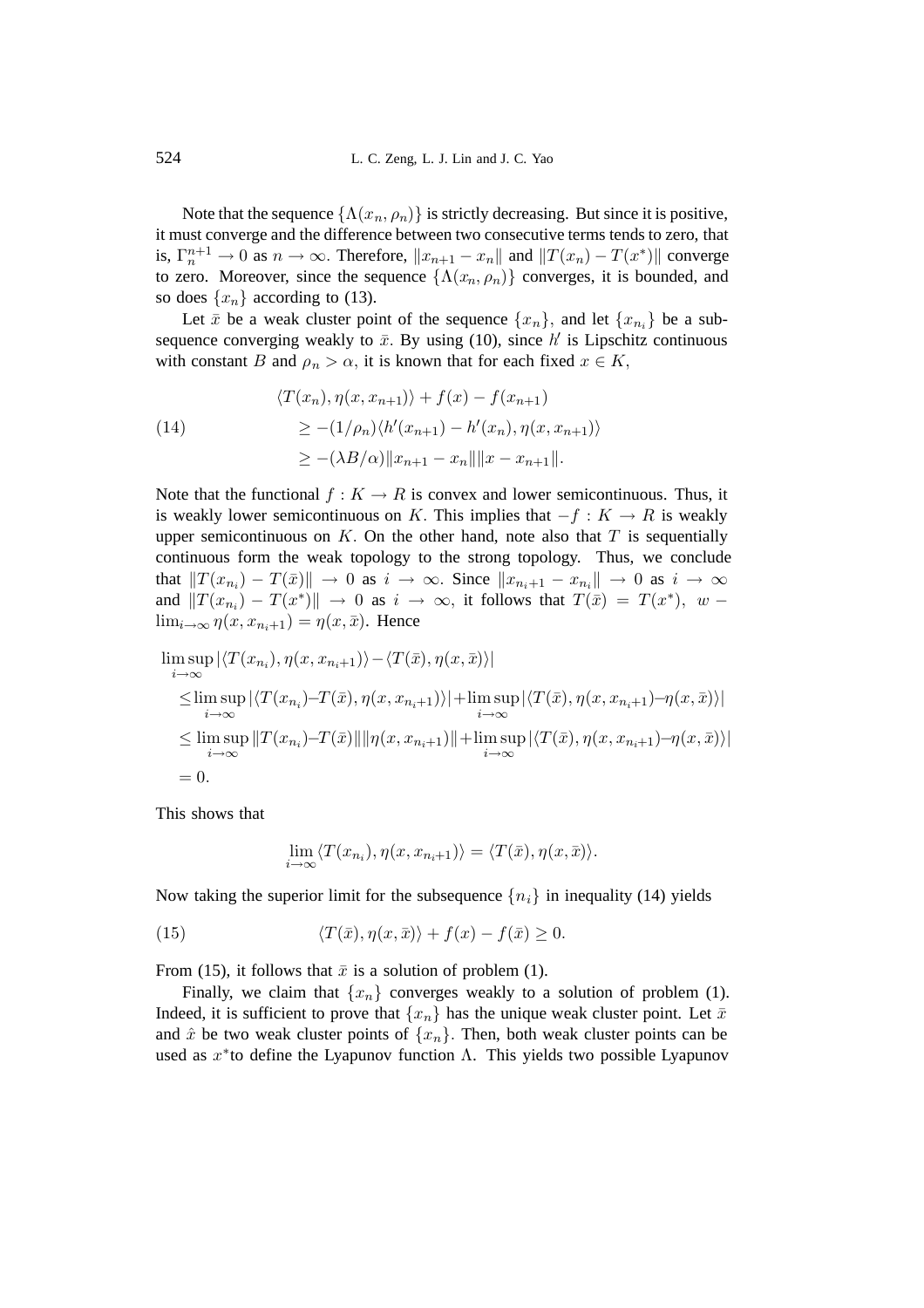functions, denoted  $\bar{\Lambda}$  and  $\hat{\Lambda}$ , respectively. It was proved that  $\Lambda(x_n, \rho_n)$  has a limit that may depend on the solution  $x^*$  used to define  $\Lambda$ . Let the corresponding limits be denoted by  $\bar{l}$  and  $\hat{l}$ , respectively. Consider the subsequences  $\{n_i\}$  and  $\{m_j\}$  such that  $\{x_{n_i}\}\$ and  $\{x_{m_i}\}\$ converge weakly to  $\bar{x}$  and  $\hat{x}$ , respectively. Then by using (3) and the fact that  $T(\bar{x}) = T(\hat{x})$ , we get

$$
\hat{\Lambda}(x_{n_i}, \rho_{n_i}) = \bar{\Lambda}(x_{n_i}, \rho_{n_i}) + R(x_{n_i})
$$

where

$$
R(x_{n_i}) = h(\hat{x}) - h(\bar{x}) - \langle h'(x_{n_i}), \eta(\hat{x}, \bar{x}) \rangle + \rho_{n_i} [\langle T(\hat{x}), \eta(\bar{x}, \hat{x}) \rangle + f(\bar{x}) - f(\hat{x})].
$$

Note that

$$
\lim_{i \to \infty} \bar{\Lambda}(x_{n_i}, \rho_{n_i}) = \bar{l} \text{ and } \lim_{i \to \infty} \hat{\Lambda}(x_{n_i}, \rho_{n_i}) = \hat{l}.
$$

Since  $\lim_{n\to\infty} \rho_n$  exists,  $\hat{x}$  and  $\bar{x}$  both are solutions to problem (1), and h' is<br>sequentially continuous from the weak topology to the strong topology we deduce sequentially continuous from the weak topology to the strong topology, we deduce that

$$
\hat{l} - \bar{l} = \lim_{i \to \infty} (\hat{\Lambda}(x_{n_i}, \rho_{n_i}) - \bar{\Lambda}(x_{n_i}, \rho_{n_i})) = \lim_{i \to \infty} R(x_{n_i})
$$
  
\n
$$
= \lim_{i \to \infty} \{h(\hat{x}) - h(\bar{x}) - \langle h'(x_{n_i}), \eta(\hat{x}, \bar{x}) \rangle + \rho_{n_i} [\langle T(\hat{x}), \eta(\bar{x}, \hat{x}) \rangle + f(\bar{x}) - f(\hat{x})] \}
$$
  
\n
$$
\geq h(\hat{x}) - h(\bar{x}) - \langle h'(\bar{x}), \eta(\hat{x}, \bar{x}) \rangle.
$$

Hence it follows from the  $\eta$ -strong convexity of h that

$$
\hat{l} \ge \bar{l} + (\mu/2) \|\hat{x} - \bar{x}\|^2.
$$

By interchanging the role of  $\bar{x}$  and  $\hat{x}$  and of the subsequences  $\{x_{n_i}\}\$  and  $\{x_{m_i}\}\$ , the same calculations yield

$$
\bar{l} \ge \hat{l} + (\mu/2) ||\hat{x} - \bar{x}||^2.
$$

Then,  $0 \le (\mu/2) \|\hat{x} - \bar{x}\|^2 \le \hat{l} - \bar{l}$  and  $0 \le (\mu/2) \|\hat{x} - \bar{x}\|^2 \le \bar{l} - \hat{l}$ . This implies that  $\bar{x} = \hat{x}$ .

**Remark 3.1.** Compared with Theorem 3.1 in Ansari and Yao (Ref. 1), our Theorem 3.1 improves and generalizes their Theorem 3.1 in the following aspects: (i) Since the  $\eta$ -cocoercive condition on T is the  $\eta$ -Dunn property, the  $\eta$ -cocoercive condition on  $T$  is replaced by our weaker assumption that  $T$  has the joint pseudo-Dunn property with respect to  $\eta$  and f. (ii) Our Theorem 3.1 removes the restriction:  $h(y) - h(x) \langle h'(x), \eta(y, x) \rangle \leq \gamma ||y - x||^2 \; \forall x, y \in K$  for some  $\gamma > 0$ . (iii) Our Theorem 3.1 removes the boundedness assumption on K. In addition, our Theorem Theorem 3.1 removes the boundedness assumption on K. In addition, our Theorem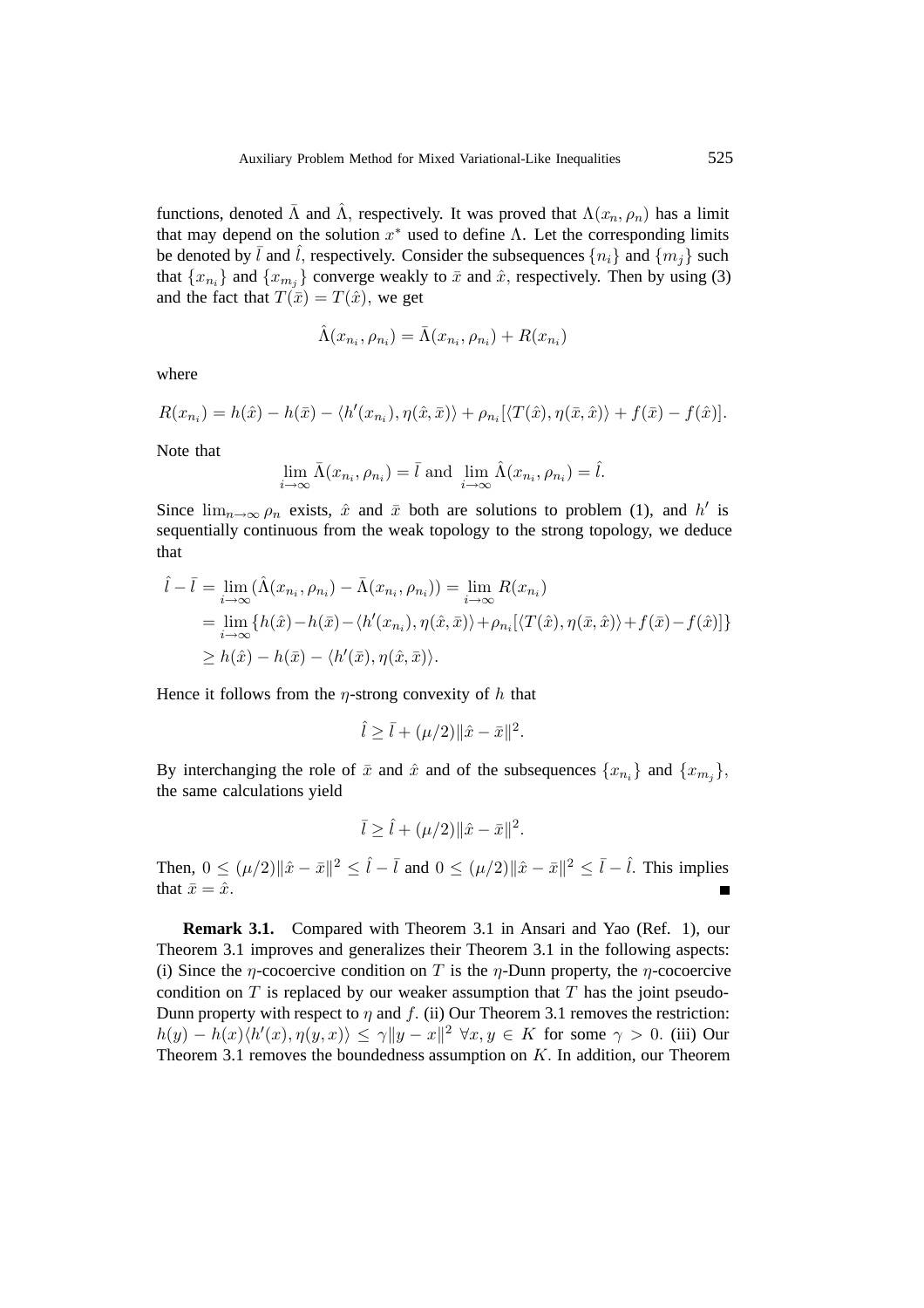3.1 extends Theorem 4.1 in Farouq (Ref. 11) to the case of the mixed variational-like inequality problem (1).

**Corollary 3.1.** *Suppose that problem (1) has a solution*  $x^*$ *. Let*  $f : K \to R$  *be a lower semicontinuous and convex functional and let*  $T : K \to H$  *be jointly strongly pseudomontone with constant* e *(*x<sup>∗</sup> *is then unique) and Lipschitz continuous with constant* L. *Assume that there hold the following conditions:*

- (*i*)  $\eta: K \times K \to H$  *is Lipschitz continuous with constant*  $\lambda$  *such that* 
	- (*a*)  $\eta(x, y) + \eta(y, x) = 0, \forall x, y \in K$ ,
	- (*b*)  $\eta(x, y) = \eta(x, z) + \eta(z, y), \ \forall x, y, z \in K,$
	- (*s*)  $\eta(\cdot, \cdot)$  *is affine in the first variable,*
	- (*d*) for each fixed  $y \in K$ ,  $\eta(y, \cdot) : K \to H$  is sequentially continuous form *the weak topology to the weak topology;*
- (*ii*)  $h: K \to R$  *is*  $\eta$ -strongly convex with constant  $\mu$  and its derivative  $h'$  is sequentially continuous from the weak topology to the strong topology: *sequentially continuous from the weak topology to the strong topology;*
- (*iii*) *for each fixed*  $n \ge 0$  *and*  $z \in K$ ,  $\{x \in K : \langle \rho_n T(z) + h'(x) h'(z), \eta(y, x) \rangle +$ <br>  $\le \int_{0}^{k} f(x) f(x) \ge 0$ , is hounded for at least one  $y \in K$  $\rho_n[f(y) - f(x)] > 0$  *is bounded for at least one*  $y \in K$ .

*Then there exists a unique solution*  $x_{n+1} \in K$  *to* (6) *for each given iterate*  $x_n$ *. If* 

(16) 
$$
\alpha < \rho_n < 2e\mu/(L^2\lambda^2 + \beta), \ \forall n \ge 0, \quad \text{for some } \alpha, \beta > 0,
$$

*then*  $\{x_n\}$  *converges strongly to*  $x^*$ . *Moreover, if*  $h'$  *is Lipschitz continuous with*<br>constant B, then we have the posteriori error estimation *constant* B, *then we have the posteriori error estimation:*

(17) 
$$
||x_{n+1} - x^*|| \le (B\lambda/e\rho_n + L\lambda/e)||x_{n+1} - x_n||.
$$

*Proof.* We consider the variation of the function  $\Phi$  in (11) for one stage of Algorithm 3.1,

$$
\Delta_n^{n+1} = \Phi(x_{n+1}) - \Phi(x_n).
$$

By using the same notation and similar calculations to those in the proof of Theorem 3.1, we get

$$
\Delta_n^{n+1} = s_1 + s_2,
$$

with  $s_1 \leq -(\mu/2)||x_{n+1} - x_n||^2$  and

$$
s_2 \le \rho_n \langle T(x_n), \eta(x^*, x_{n+1}) \rangle + \rho_n(f(x^*) - f(x_{n+1}))
$$
  
=  $\rho_n \langle T(x_n) - T(x_{n+1}), \eta(x^*, x_{n+1}) \rangle + \rho_n \langle T(x_{n+1}), \eta(x^*, x_{n+1}) \rangle$   
+  $\rho_n(f(x^*) - f(x_{n+1})).$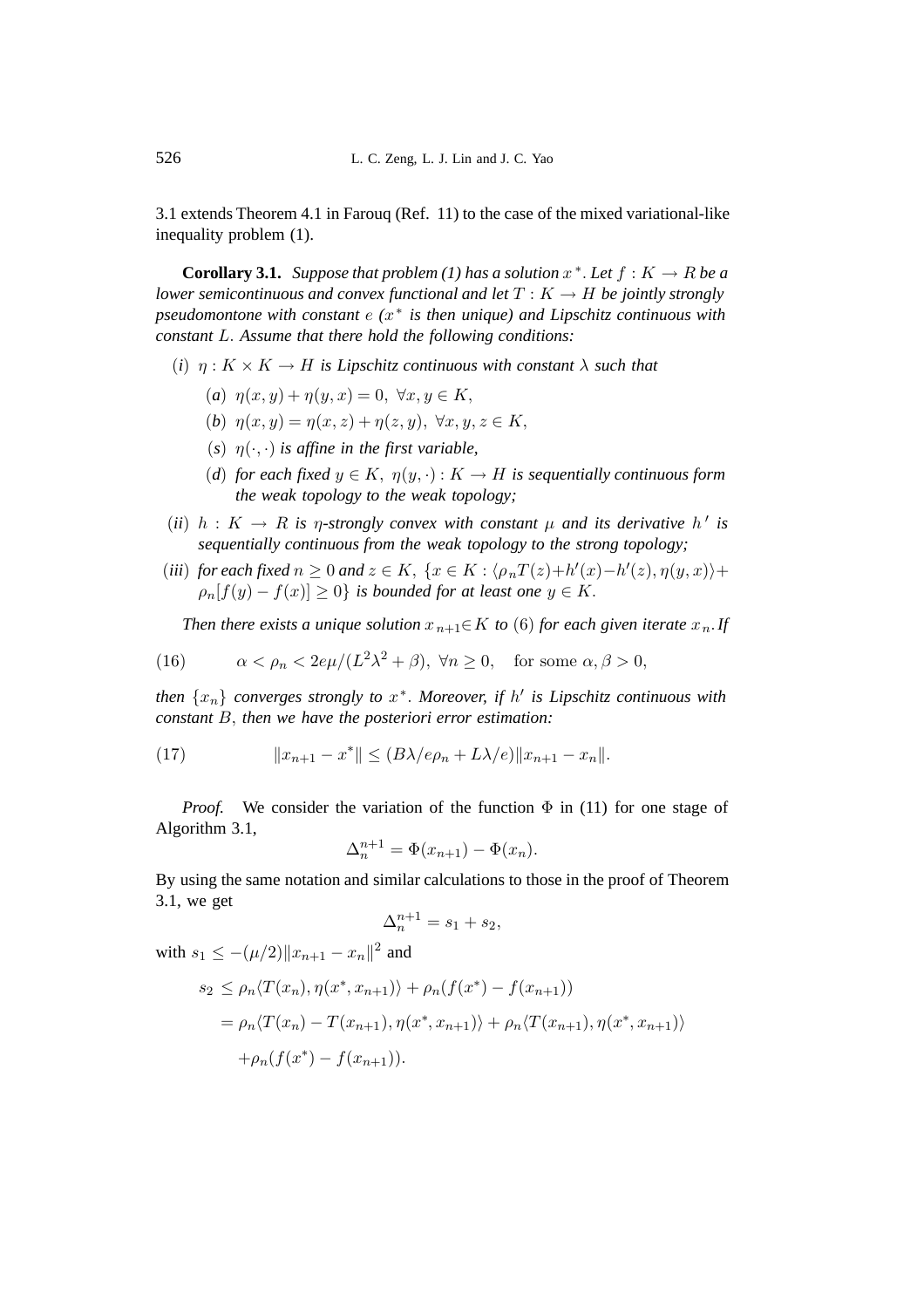By using (1) with  $y = x_{n+1}$  and the joint strong pseudomonotonicity of T, we get

(18) 
$$
\langle T(x_{n+1}), \eta(x_{n+1}, x^*) \rangle + f(x_{n+1}) - f(x^*) \ge e \|x_{n+1} - x^*\|^2.
$$

Thus, we have

$$
s_2 \leq -e\rho_n \|x_{n+1} - x^*\|^2 + \rho_n \langle T(x_n) - T(x_{n+1}), \eta(x^*, x_{n+1}) \rangle.
$$

Therefore,

$$
\Delta_n^{n+1} \le -(\mu/2) \|x_{n+1} - x_n\|^2 - e\rho_n \|x_{n+1} - x^*\|^2
$$
  
+  $\lambda \rho_n \|T(x_n) - T(x_{n+1})\| \|x^* - x_{n+1}\|$   

$$
\le -(\mu/2) \|x_{n+1} - x_n\|^2 - e\rho_n \|x_{n+1} - x^*\|^2 + \rho_n L\lambda \|x_{n+1} - x_n\| \|x_{n+1} - x^*\|.
$$

By using the inequality

$$
\rho_n L\lambda \|x_{n+1} - x_n\| \|x_{n+1} - x^*\| \le (\omega/2) \|x_{n+1} - x_n\|^2 + (\rho_n^2 L^2 \lambda^2 / 2\omega) \|x_{n+1} - x^*\|^2,
$$

with  $\omega = \mu$ , it follows from condition (16) that

$$
(19) \ \Delta_n^{n+1} \le \rho_n^2(-e/\rho_n + L^2\lambda^2/2\mu) \|x_{n+1} - x^*\|^2 \le (-\alpha^2\beta/2\mu) \|x_{n+1} - x^*\|^2.
$$

Under this condition,  $\Delta_n^{n+1}$  is negative unless  $x_{n+1} = x^*$ . The sequence  $\Phi(x_n)$  is strictly decreasing. But since it is positive it must converge and the difference is strictly decreasing. But since it is positive, it must converge and the difference between two consecutive terms tends to zero, that is,  $\Delta_n^{n+1} \to 0$  as  $n \to \infty$ .<br>Therefore it follows from (19) that  $\int x^1$  converges strongly to  $x^*$ Therefore, it follows from (19) that  $\{x_n\}$  converges strongly to  $x^*$ .

Now, by using (10) with  $y = x^*$  and (18), we infer that

$$
\langle h'(x_{n+1}) - h'(x_n), \eta(x^*, x_{n+1}) \rangle + \rho_n \langle T(x_n) - T(x_{n+1}), \eta(x^*, x_{n+1}) \rangle
$$
  
\n
$$
\ge \rho_n [\langle T(x_{n+1}), \eta(x_{n+1}, x^*) \rangle + f(x_{n+1}) - f(x^*)]
$$
  
\n
$$
\ge e\rho_n \|x_{n+1} - x^*\|^2.
$$

Then by using the Schwarz inequality and the Lipschitz assumptions on  $h'$  and  $T$ , we get

$$
B\lambda \|x_{n+1} - x_n\| \|x_{n+1} - x^*\| + \rho_n L\lambda \|x_{n+1} - x_n\| \|x_{n+1} - x^*\| \ge e\rho_n \|x_{n+1} - x^*\|^2.
$$

We obtain inequality (17) after division by  $\|x_{n+1} - x^*\|$  which is assumed to be nonzero; otherwise, the result is trivial.

**Remark 3.2.** Corollary 3.1 extends Farouq's Corollary 5.1 in Ref. 11 to the case of the mixed variational-like inequality problem (1).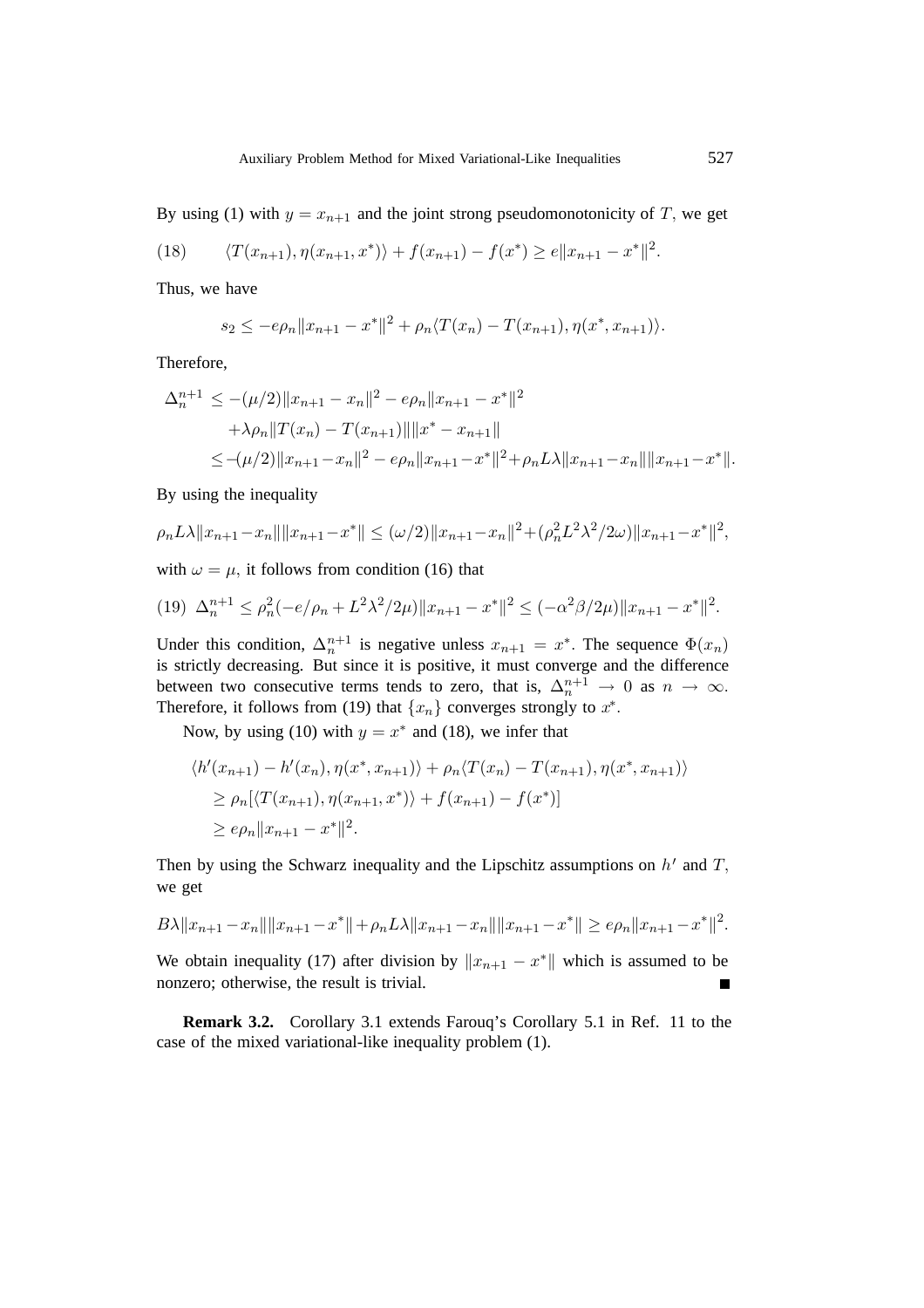### **REFERENCES**

- 1. Q. H. Ansari and J. C. Yao, Iterative Schemes for Solving Mixed Variational-Like Inequalities, *Journal of Optimization Theory and Applications*, **108** (2001), 527-541.
- 2. X. P. Ding, Random Mixed Variational-Like Inequalities in Topological Vector Spaces, *Journal of Sichuan Normal University*, **20** (1997), 1-13.
- 3. N. H. Dien, Some Remarks on Variational-Like and Quasi-Variational-Like Inequalities, *Bulletin of the Australian Mathematical Society*, **46** (1992), 335-342.
- 4. Q. H. Ansari and J. C. Yao, Nonlinear Variational Inequalities for Pseudomonotone Operators with Applications, *Advances in Nonlinear Variational Inequalities*, **3** (2000), 61-69.
- 5. J. Parida, M. Sahoo and A. Kumar, A Variational-Like Inequality Problem, *Bulletin of the Australian Mathematical Society*, **39** (1989), 225-231.
- 6. A. H. Siddiqi, A. Khaliq and Q. H. Ansari, On Variational-Like Inequalities, *Annales des Sciences Mathematiques du Quebec*, **18** (1994), 39-48.
- 7. X. Q. Yang and G. Y. Chen, A Class of Nonconvex Functions and Prevariational Inequalities, *Journal of Mathematical Analysis Applications*, **169** (1992), 359-373.
- 8. L. C. Zeng and J. C. Yao, A Class of Variational-Like Inequality Problems and Its Equivalence with the Least Element Problems, *Journal of Nonlinear and Convex Analysis*, **4** (2004), to appear.
- 9. J. C. Yao, Variational Inequalities with Generalized Monotone Operators, *Mathematics of Operations Research*, **19** (1994), 691-705.
- 10. J. C. Yao, Multivalued Variational Inequalities with K-Pseudomonotone Operators, *Journal of Optimization Theory and Applications*, **83** (1994), 391-403.
- 11. N. El Farouq, Pseudomonotone Variational Inequalities: Convergence of the Auxiliary Problem Method, *Journal of Optimization Theory and Applications*, **111** (2001), 305- 326.
- 12. G. Cohen, Auxiliary Problem Principle Extended to Variational Inequalities, *Journal of Optimization Theory and Applications*, **49** (1988), 325-333.
- 13. K. Fan, A Generalization of Tychonoff's Fixed-Point Theorem, *Mathematische Annalen*, **142** (1961), 305-310.

L. C. Zeng Department of Mathematics, Shanghai Normal University, Shanghai 200234, China.